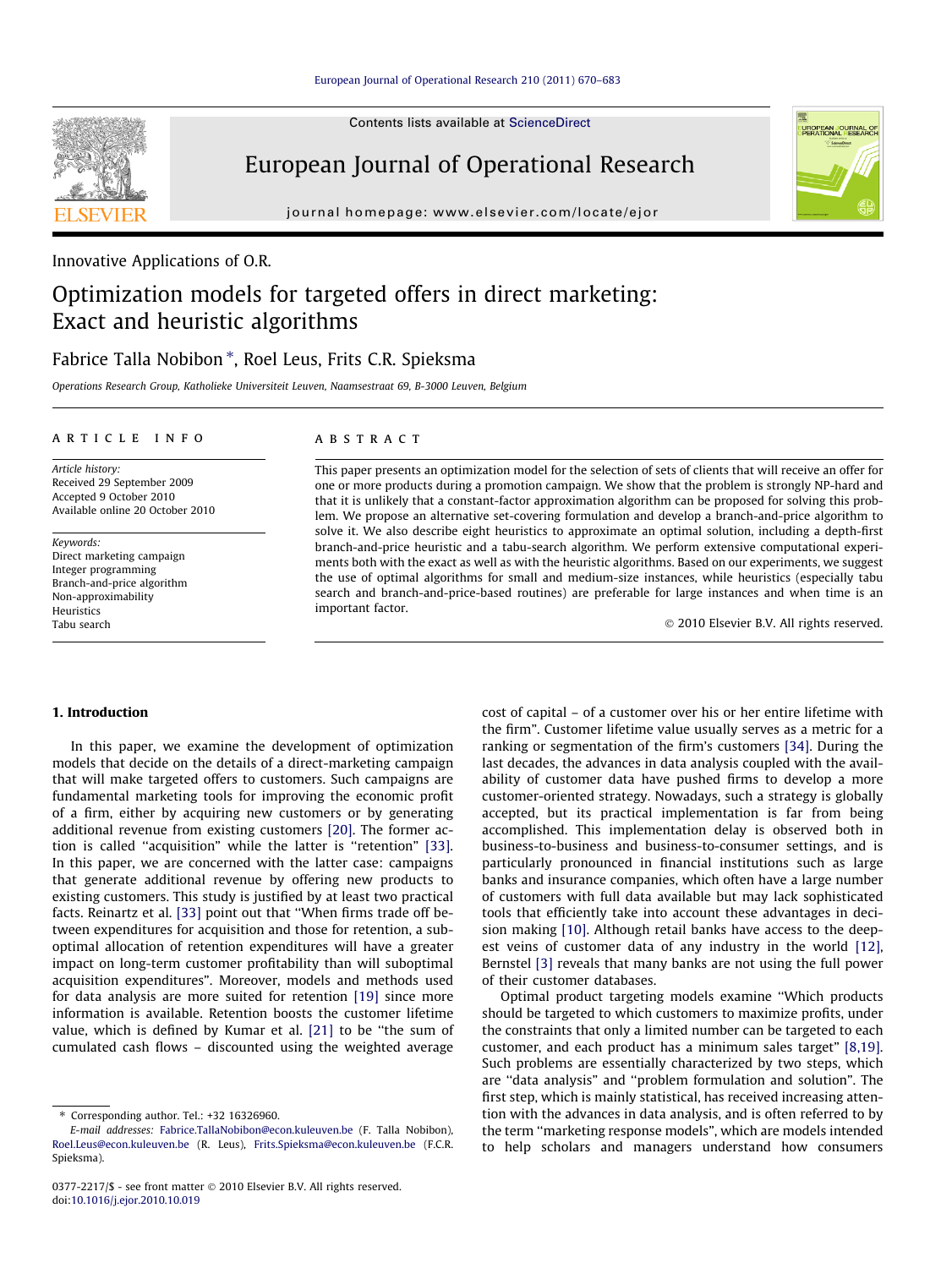respond to marketing activities [\[16\].](#page--1-0) In academia, these models were introduced in the early eighties (see, for instance, Guadagni and Little [\[14\]\)](#page--1-0), and in practice became popular in the nineties thanks to the scanner-data revolution. De Reyck and Degraeve [\[9\]](#page--1-0) have developed a model in which a proxy is used for direct response rates, effectively reducing the effort spent on response modeling. Some improvements to this model were proposed by Tripathi and Nair [\[38\]](#page--1-0). Recently, Bhaskar et al. [\[4\]](#page--1-0) have proposed a fuzzy mathematical-programming approach where fuzzy numbers are used to represent the output of the first step, allowing to take into account uncertainty. Their model, however, incorporates only a budget constraint and volume target constraints. An elaborate discussion on the inputs for direct-marketing models can be found in Bose and Chen [\[5\].](#page--1-0)

This paper investigates the development of optimization models for targeted offers in a promotion campaign, based on integer programming. Motivation for studying this problem comes from a case occurring at FORTIS [\[17\]](#page--1-0), until recently one of the leading banks in Belgium. More generally, Stone and Jacobs [\[36\]](#page--1-0) point at direct marketing's recent growth in business categories such as banks, investment and insurance companies. We aim to maximize the profit subject to business constraints such as the campaign's return-on-investment hurdle rate that must be met (the hurdle rate is the minimum acceptable rate of return that management will accept for the campaign), a limitation on the funding available for each product, a restriction on the maximum number of possible offers to a client, and a minimum-quantity commitment (MQC) on the number of units of a product to be offered in order for that product to be part of the campaign.

The MQC constraint has been briefly mentioned by Cohen [\[8\]](#page--1-0) as a technical issue for an application in a bank. However, he did not explicitly incorporate it into his model. Our model does take into account this constraint, making it an extension of the model used by Cohen. We also study the case where the budget of a product is managed by a business unit. These two constraints make our model substantially different from that proposed e.g., by Cohen. Contrary to Cohen, our model also considers a more general setting where a client can receive more than one offer. With respect to solution procedures, Cohen restricts himself to LP-based solutions for aggregated data, while our most important contributions are computational, in that we propose several exact and heuristic algorithms. In our formulation, we also impose a more general version of the MQC constraint, allowing the fixed minimum quantity to depend on the product, which distinguishes the constraint from comparable MQC restrictions studied in the analysis of transportation problems [\[25\]](#page--1-0), bottleneck problems [\[26\],](#page--1-0) and assignment problems [\[24\]](#page--1-0). Contrary to these references, our model also includes both the budget constraints and the hurdle-rate constraint, making it more difficult to solve.

In this paper, we present a basic integer-programming formulation for the problem at hand. We show the non-approximability of the problem, which makes the existence of an algorithm that will always provide a feasible solution and guarantee a specified proportion of optimal profit in polynomial time, highly unlikely. We next present a set-covering formulation and develop a branchand-price algorithm for solving it. A dynamic-programming algorithm and a 2-approximation algorithm are presented for solving the pricing problem, which is closely related to the  $k$ -item knapsack problem. The size of instances that can be solved optimally using this algorithm allows its efficient use for business-to-business promotion campaigns (which have moderate size and high variable and fixed costs) and for sampling approaches in financial institutions [\[8\].](#page--1-0) We then present eight heuristics to approximate an optimal solution, which can be used for large instances and hence for business-to-consumer promotion campaigns. These heuristics are either variants of the algorithms used in practice for application in a bank (see [\[17,19\]\)](#page--1-0) or developed based on the structure of the problem.

The contributions of this paper are fourfold:

- (1) The formulation of the product targeting problem as a mixed-integer programming (MIP) problem including more business constraints.
- (2) An observation concerning the non-approximability of the problem.
- (3) The reformulation of the problem as a set-covering model, which is solved via branch-and-price; a special cardinalityconstrained knapsack problem is obtained as a pricing problem, which we solve by adapting well-known results concerning the knapsack problem.
- (4) The development of efficient heuristics, including a depthfirst branch-and-price heuristic and a tabu-search algorithm, that outperform methods used in practice.

This paper is organized as follows. Section 2 describes the basic integer-programming formulation for selecting clients that will receive targeted offers. The complexity of the problem makes it very difficult to produce optimal solutions by straightforward use of a MIP solver. We propose an alternative formulation, called the set-covering formulation, in Section [3](#page--1-0) and develop a branch-andprice algorithm to solve it. In Section [4,](#page--1-0) we describe eight heuristics to approximate an optimal solution. Experimental results are presented in Section [5](#page--1-0) both for the exact as well as for the heuristic algorithms. Finally, a number of possible extensions of the studied model are presented in Section [6,](#page--1-0) followed by a summary and conclusions in Section [7.](#page--1-0)

#### 2. Basic formulation

The objective of a direct-marketing promotion campaign is to find a way to achieve a maximum profit by offering  $n$  different products to m customers while taking into account various business constraints. We incorporate the following restrictions: the return-on-investment hurdle rate must be met for the campaign, the budget allocated to each product is limited, an upper bound is imposed on the number of products that can be offered to each client and there is also an MQC constraint for each product. We define the parameter  $r_{ii}$  as the probability that client *i* reacts positively to an offer of product  $j$  (or the probability that product  $j$  is the next product bought by client  $i$  [\[19\]](#page--1-0)) and DFV<sub>ij</sub> as the return to the firm when client  $i$  responds positively to the offer of product  $j$ . The latter is termed the Delta Financial Value by FORTIS [\[17\].](#page--1-0) These two parameters are the basis for the computation of customer lifetime value [\[34\]](#page--1-0). Practically, these parameters are estimated using response models based on historical data [\[8,19,32\]](#page--1-0) and are assumed to be available within the firm. We denote by  $p_{ij}$  the expected return to the firm (revenue) from the offer of product *j* to client *i*, so  $p_{ii}$  =  $r_{ij}$ DFV<sub>ij</sub>. In the remainder of this paper, we will mostly use  $p_{ij}$ . Further, there is a variable cost  $c_{ij}$  associated with the offer of product j to client *i*, the upper bound  $M_i$  of offers that can be made to a client  $i$  (this quantity is related to the status of the client), the minimumquantity commitment bound  $O_i$  associated with product *j*, the budget  $B_i$  allocated to the product j, a fixed cost  $f_i$  needed if product j is used for the campaign and finally the corporate hurdle rate R. The value of R is dependent on the firm and the riskiness of the investment. In practice, most firms use their weighted average cost of capital (WACC) as an estimation of  $R$  [\[6\].](#page--1-0) We define the decision variables  $y_i \in \{0,1\}$ , equal to 1 if product *j* is used during the campaign, 0 otherwise, and  $x_{ii} \in \{0,1\}$ , which is equal to 1 if product *j* is offered to client i and 0 otherwise. A basic formulation for the product targeting problem can be expressed as: